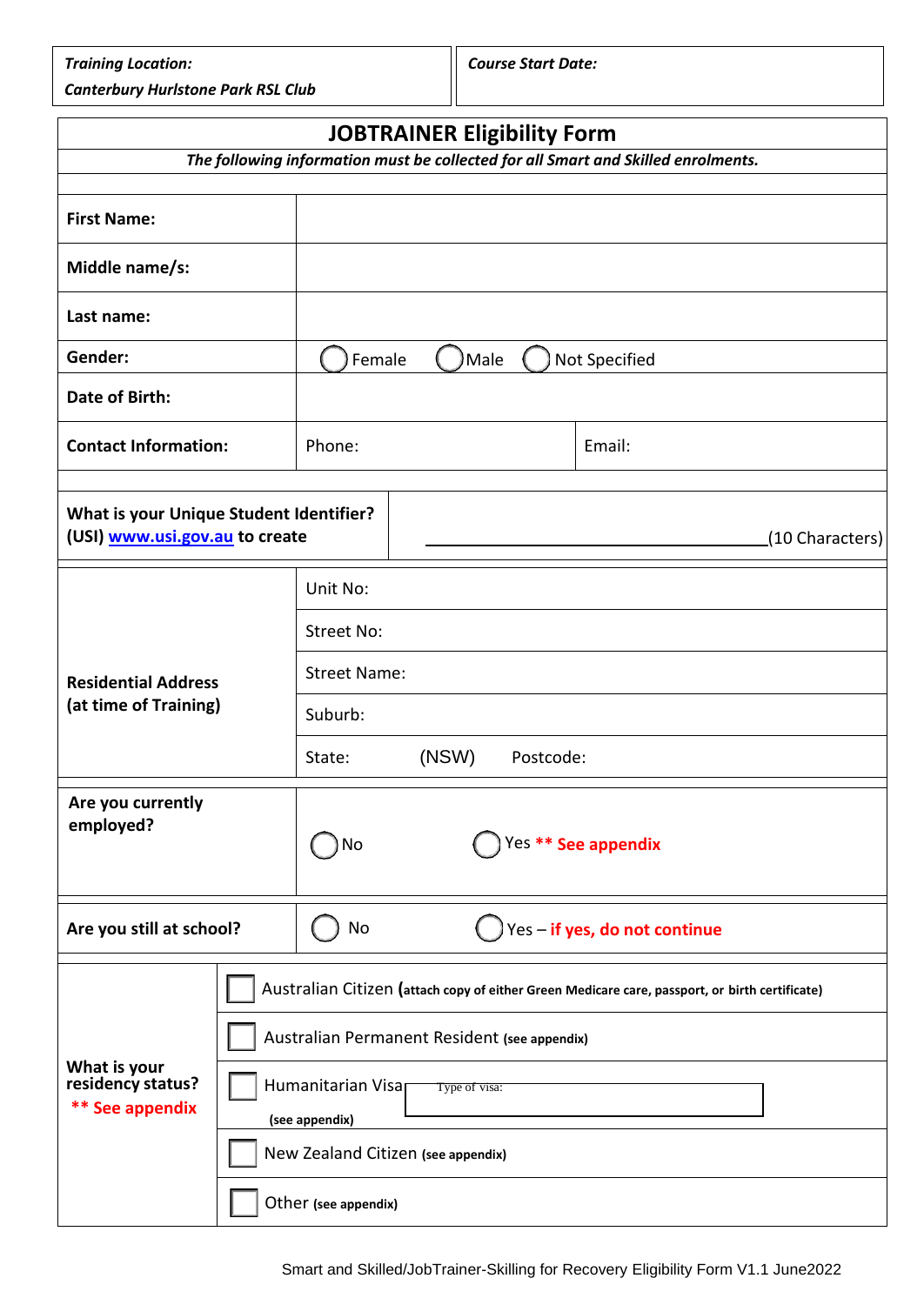|                                                                                               | Yes, while still at school                                                                                                                                                                                                                                                         |  |  |  |  |  |  |
|-----------------------------------------------------------------------------------------------|------------------------------------------------------------------------------------------------------------------------------------------------------------------------------------------------------------------------------------------------------------------------------------|--|--|--|--|--|--|
| Have you achieved any<br>qualifications since<br>turning 17?                                  | Yes, after leaving school (post school qualifications)                                                                                                                                                                                                                             |  |  |  |  |  |  |
|                                                                                               | No                                                                                                                                                                                                                                                                                 |  |  |  |  |  |  |
| What is the highest level of<br>any post school<br>qualification achieved?<br>(if applicable) | Certificate I<br>Certificate II<br>Certificate III (or Trade Certificate)<br>Certificate IV (orAdvanced Certificate/Technician)<br>Certificates other than the above<br>Diploma (or Associate Diploma)<br>Advanced Diploma or Associate Degree<br>Bachelor Degree or Higher Degree |  |  |  |  |  |  |
| Are you Aboriginal or<br><b>Torres Strait Islander?</b>                                       | No<br>Yes                                                                                                                                                                                                                                                                          |  |  |  |  |  |  |
| Has the student<br>undertaken any other<br>training this calendar<br>year?                    | If Yes, please give details<br>No                                                                                                                                                                                                                                                  |  |  |  |  |  |  |
| Do you require assistance<br>for Language, Literacy<br>and Numeracy (LLN)?                    | (Please give details or call 02 9559 0025 to discuss)<br>Yes<br>No                                                                                                                                                                                                                 |  |  |  |  |  |  |
| Do you have a Disability?                                                                     | Yes ** See appendix<br>No                                                                                                                                                                                                                                                          |  |  |  |  |  |  |
| If yes, please select disability<br>assessment type                                           | Recipient of Disability Support Pension<br>** See appendix<br>Assessed by a specialist support<br>** See appendix<br>professional as a student with disability                                                                                                                     |  |  |  |  |  |  |
| Please indicate your<br>welfare status:                                                       | I am a welfare recipient ** See appendix<br>I am a dependent child or ** See appendix<br>spouse of a welfare recipient<br>I am not a welfare recipient                                                                                                                             |  |  |  |  |  |  |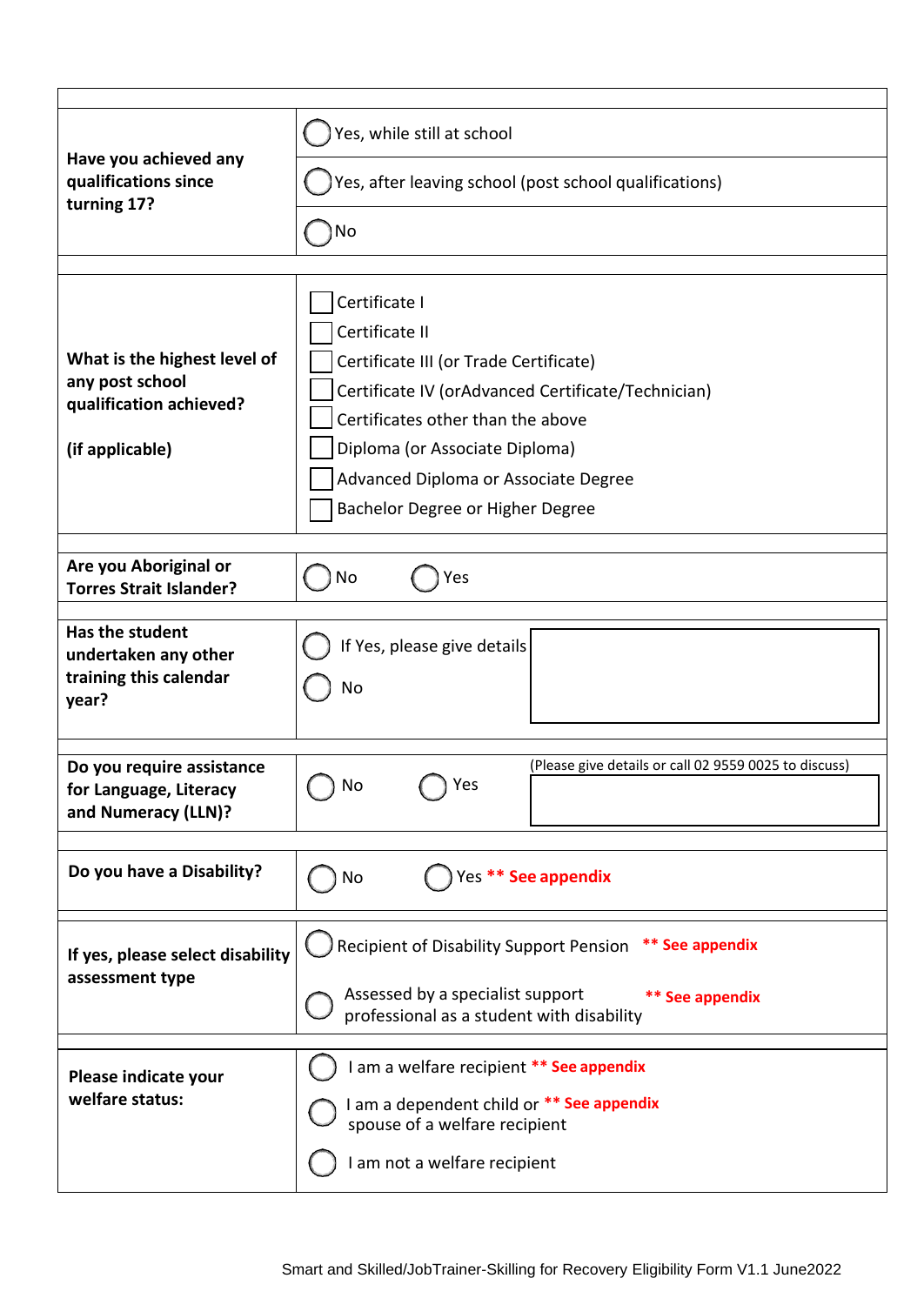| If yes to being a welfare<br>recipient please specify<br>** See appendix                        | Age Pension<br>Austudy<br>Carer Payment<br>Farm Household Allowance<br>Newstart Allowance<br>Parenting Payment (Single)<br><b>Sickness Allowance</b><br>Family Tax Benefit Part A<br>(Maximum rate) |                                                                                             | <b>Special Benefit</b><br><b>Widow Allowance</b><br><b>Widow B Pension</b><br>Wife Pension<br>Youth Allowance<br>Veterans' Affairs Pensions<br>Veterans' Children Education<br>Scheme |  |  |  |
|-------------------------------------------------------------------------------------------------|-----------------------------------------------------------------------------------------------------------------------------------------------------------------------------------------------------|---------------------------------------------------------------------------------------------|---------------------------------------------------------------------------------------------------------------------------------------------------------------------------------------|--|--|--|
|                                                                                                 |                                                                                                                                                                                                     |                                                                                             |                                                                                                                                                                                       |  |  |  |
| Are you an Employment<br><b>Service Provider Client?</b>                                        | No                                                                                                                                                                                                  | Yes                                                                                         |                                                                                                                                                                                       |  |  |  |
| <b>Job Service Provider Details:</b>                                                            |                                                                                                                                                                                                     |                                                                                             |                                                                                                                                                                                       |  |  |  |
| <b>Organisation ID:</b>                                                                         |                                                                                                                                                                                                     | <b>Client ID:</b>                                                                           |                                                                                                                                                                                       |  |  |  |
| Have you been referred<br>by an Employment<br>Service Provider?                                 | No<br>Yes                                                                                                                                                                                           | If yes, please<br>indicate your<br><b>Employment Service</b><br><b>Provider referral ID</b> |                                                                                                                                                                                       |  |  |  |
| Are you registered or                                                                           |                                                                                                                                                                                                     |                                                                                             |                                                                                                                                                                                       |  |  |  |
| intending to be registered in<br>an apprenticeship or                                           | Yes, registered TCID Number:<br>Yes, intending to be registered                                                                                                                                     |                                                                                             |                                                                                                                                                                                       |  |  |  |
| traineeship for this                                                                            | No                                                                                                                                                                                                  |                                                                                             |                                                                                                                                                                                       |  |  |  |
| qualification in NSW?                                                                           |                                                                                                                                                                                                     |                                                                                             |                                                                                                                                                                                       |  |  |  |
| How did you hear about this program?                                                            |                                                                                                                                                                                                     |                                                                                             |                                                                                                                                                                                       |  |  |  |
| Website<br>Google                                                                               | <b>Job Network</b>                                                                                                                                                                                  | Friend                                                                                      | Chevron Club Newsletter                                                                                                                                                               |  |  |  |
| Facebook<br><b>Walking By</b>                                                                   | Previous student                                                                                                                                                                                    | Letter Box Mail                                                                             | <b>CHPRSL Staff</b><br>Other                                                                                                                                                          |  |  |  |
| <b>Client Declaration:</b>                                                                      |                                                                                                                                                                                                     |                                                                                             |                                                                                                                                                                                       |  |  |  |
| understand that by signing below I agree that the details<br>listed above are true and correct. |                                                                                                                                                                                                     |                                                                                             |                                                                                                                                                                                       |  |  |  |
| Signed:                                                                                         |                                                                                                                                                                                                     | Date: __________                                                                            |                                                                                                                                                                                       |  |  |  |
|                                                                                                 |                                                                                                                                                                                                     |                                                                                             | PLEASE READ AND SIGN THE CONSENT FORM ON NEXT PAGE                                                                                                                                    |  |  |  |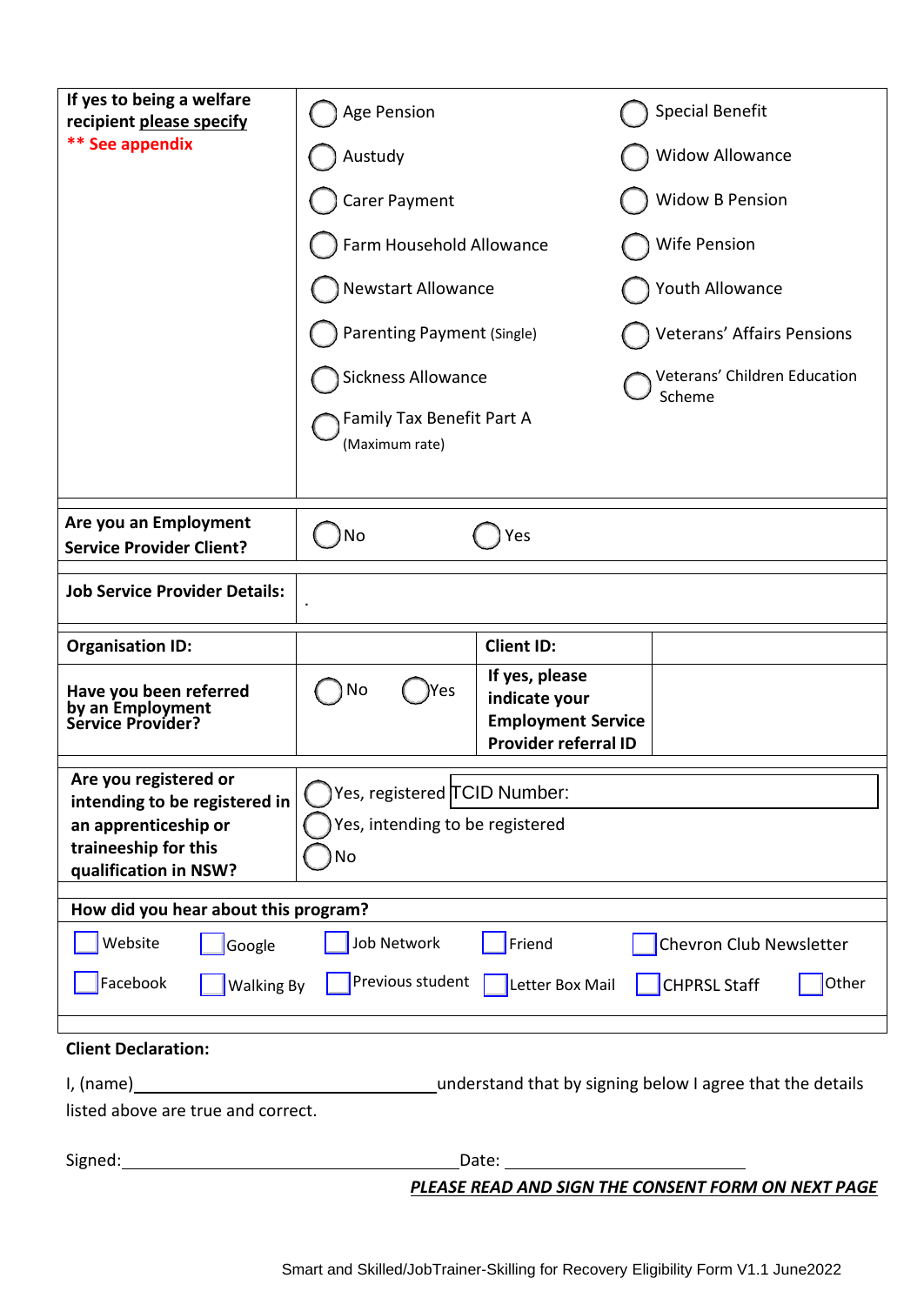#### **CONSENT TO USE AND DISCLOSURE OF PERSONAL INFORMATION TO THE DEPARTMENT OF EDUCATION & COMMUNITIES AND OTHER GOVERNMENT AGENCIES**

*(first, middle and last Name)*

of

I

*(current residential address)*

(NSW) New South Wales

with date of birth

understand and agree that personal information (information or an opinion about me), collected from me, my parent or guardian, such as my name, Unique Student Identifier (USI), date of birth, contact details, training outcomes and performance or sensitive personal information (including my ethnicity or health information) (together **Personal Information**) collected by **CHP School of Hospitality** may be disclosed to the Department of Education and Communities (**Department**).

The Department may disclose my Personal Information to other Australian government agencies, including those located in States and Territories outside New South Wales.

The above government agencies may use my Personal Information for any purpose relating to the exercise of their government functions, including but not limited to the evaluation and assessment of my training, the determination of my eligibility to receive subsidised training or for any Fee Exemptions or Concessions. My Personal Information may also be disclosed to other third parties if required by law.

I consent to the collection, use and disclosure of my Personal Information in the manner outlined above.

I also acknowledge and agree that the Department may contact me by telephone, email or post during or after I have ceased subsidised training with **CHP School of Hospitality** for the purposes of evaluation and assessing my subsidised training.

## **PRINT FULL NAME OF STUDENT**:

# **SIGNATURE OF STUDENT**: **DATE**:

*Note: If under 18 years of age at the time of giving consent, then the consent of their guardian is required.*

# **PRINT FULL NAME OF GUARDIAN**:

**SIGNATURE OF GUARDIAN**: **DATE**:

## **Do you hold current RSA / RCG Interim Certificate or Competency Card?**

❑ **NO YES**

*If yes, please scan and attach your current RSA / RCG Interim Certificate or Competency Card with this application form.*

**[\\*\\*](#page-4-2) [Appendix \(next page\)](#page-4-2)**

 $\mathcal{L}$